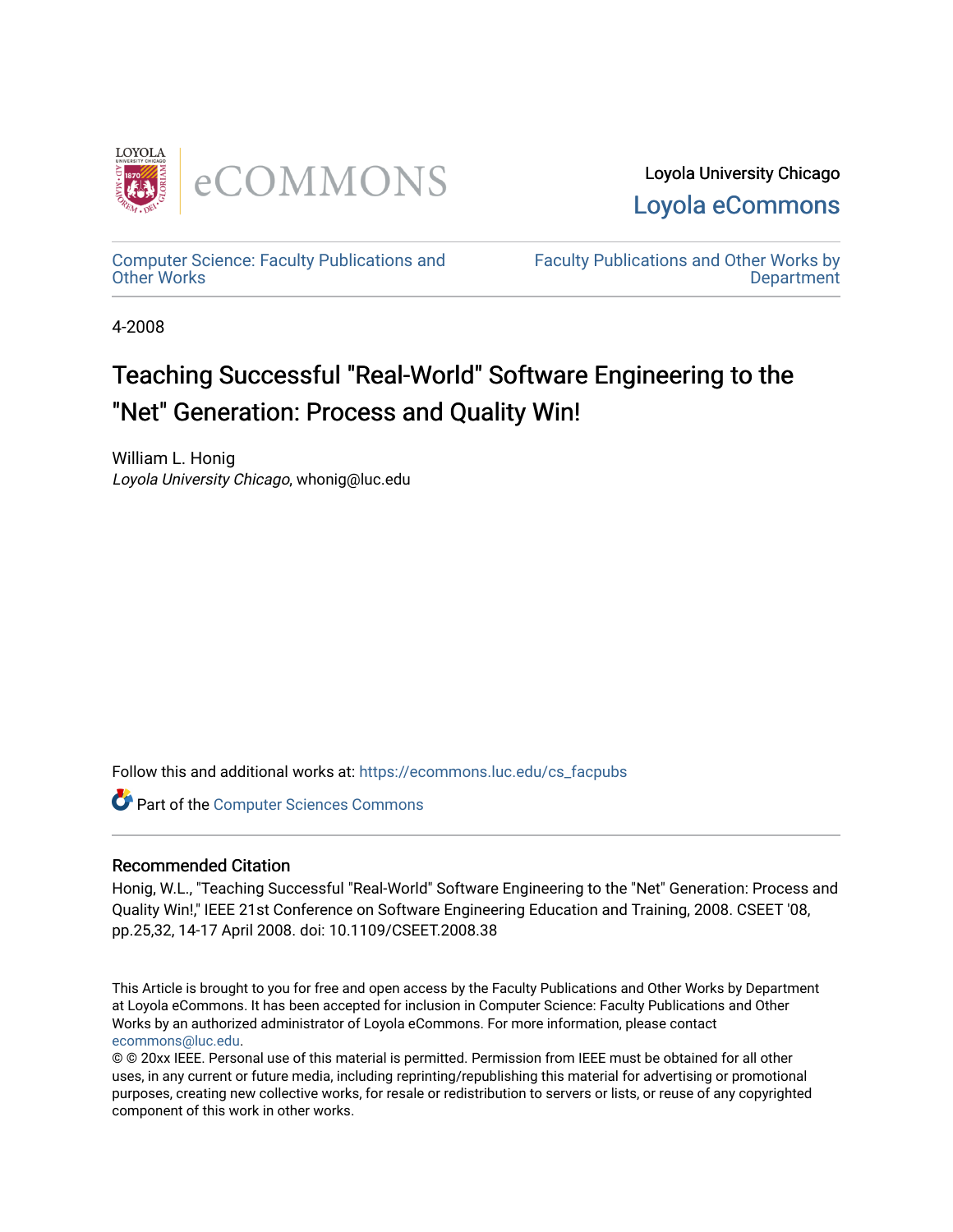# **Teaching Successful "Real-World" Software Engineering to the "Net" Generation: Process and Quality Win!**

William L. Honig *Loyola University Chicago whonig@luc.edu*

## *Abstract*

*Software engineering skills are critical for students seeking careers as software developers. However, academic course content often fails to teach practical, "real-world" software*  engineering as it is done in large organizations. Further, the proclivities of the current *generation leave students disinclined to the disciplines of process and quality. Academics seldom use the Team Software Process (TSP), a leading methodology of global industries. Four years of data indicate that student teams using TSP can achieve industry levels of productivity and reasonable quality levels. Further, results from 23 teams and over 200 students indicate that these Net-Generation students developed an understanding for the value of discipline, data collection, metrics, and quality measures. The Team Software Process is recommended to other academic programs seeking to bring real-world software engineering into the classroom and improve teaching for the Net Generation.* 

# **1. Introduction**

Studies of the modern generation have identified distinctive characteristics and differences in their learning approaches and mechanisms. They often search for information and problem solutions in a "haphazard" fashion [1]. When using information, they have been described as superficial and experiencing "knowledge fragmentation" [2]. Their penchant for rapid attempts at finding solutions without planning has been linked to hand-held games and called "Nintendo over Logic" and a symptom of their "zero tolerance for delays" [3].

Various labels, such as Generation X, Y, or Z, and Millennials, have been coined for these students; here they are termed the "Net Generation". The Net Generation's mindsets lead them to aberrant approaches when immersed in software creation. They have been observed doing "repeated hasty designs, followed by futile patching" [4]. When teaching introductory programming classes, the author has struggled to overcome student's desire to work by trial and error, and to make rapid, iterative attempts to fix programs. In brief, the Net Generation of programmers seem to be hasty, undisciplined, and always rushing – they seldom take time to plan or analyze but have plenty of time to perform ad hoc work with great energy.

Software engineering, particularly in the real world of industry and professional software organizations, requires discipline, planning, and controlled decision making. It often requires teams of developers to work closely together and make joint decisions on what to do and when to do it. This approach is diametrically opposed to the Net Generation mindset and their normal ways of doing things. As a result, bringing the real world of software engineering into academic programs is challenging [5, 6].

The Team Software Process (TSP) is a comprehensive methodology for team programming and has been widely used in real-world organizations [7]. TSP has been used by other academics to support a "case study" approach [8], and to implement "capstone" courses [9, 10]. However, TSP is not widely used in software engineering courses and its effectiveness at teaching the Net Generation has not been explored.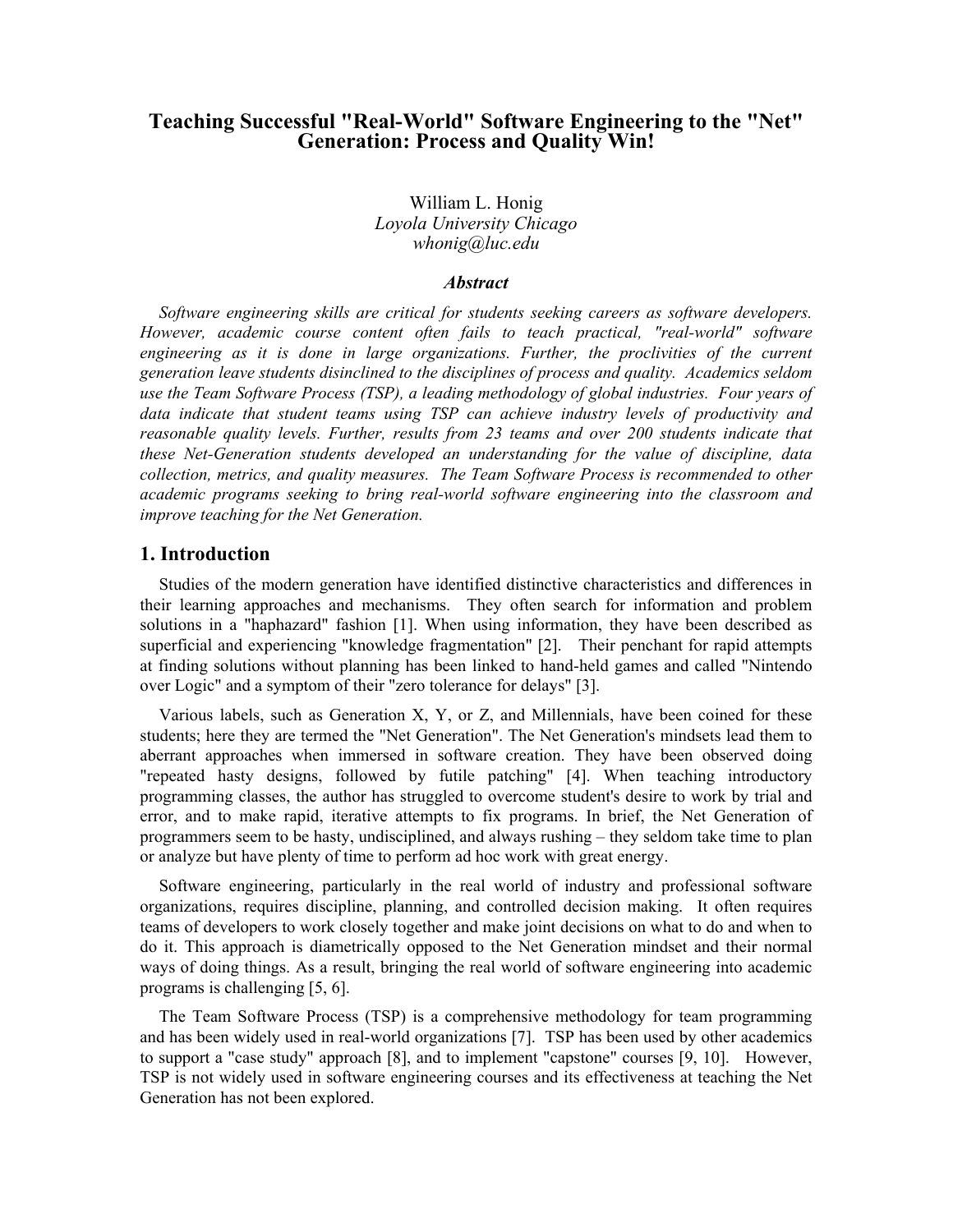This paper reports a successful multiple year experiment using TSP in a graduate-level software engineering course. Section 2 details the use of TSP in the course and the structure to bring the "real world" into the classroom. The productivity and quality results of 23 large student teams, presented in Section 3, show they performed similarly to industry software groups. These students also achieved an understanding for the value of process, discipline, and quality which counters some of the Net Generation's typical approaches to programming (Section 4). Sections 5 and 6 conclude with suggestions to other academics seeking to bring the real world into the classroom software engineering experience.

## **2. Software engineering course structure**

Students enter the graduate software engineering course as experienced software developers typically with some prior experience of team software development. In the course, students are organized into teams, work as both developers and in an assigned role according to the TSP rubric, produce software for a real client, and self-manage their project in a real world setting.

TSP defines five specific roles and functions: Support Manager, Quality/Process Manager, Planning Manager, Development Manager, and Team Leader. Students are assigned to one of these roles by the faculty member based on their backgrounds; students typically remain in the assigned role for the entire course (14 to 17 weeks). All students also function as Software Developers creating assigned parts of the system. The author also assigns members to teams to create a mix of cultures and genders. Student teams have from seven to twelve members, similar in size to many real world software teams. The course uses a specially designed academic version of the TSP [11].

The team works on a single implementation project for the full course. Two complete development cycles are carried out on a schedule defined by the faculty member (unlike the real world, the course calendar is an unchangeable schedule). The teams begin work with a brief problem statement and select the functions to be implemented in each cycle. The teams complete one or more phases of the TSP each week (Launch, Strategy, Plan, Requirements, Design, Implementation, Test, and Postmortem) and all phases are done sequentially in each development cycle.

The projects are new each semester and have a real-world client, typically a university staff group. Client representatives meet with the class two to four times during the semester to review team-generated requirements and other deliverables and to see demonstrations of the team's systems. Clients respond to team questions about system functions using an online discussion board.

The instructor edicts strict rules for team operation and behavior to enhance the real-world feeling of the experience. Teams are required to meet at least weekly outside the class sessions at an assigned time and place. The team meetings are face-to-face (as opposed to online or various asynchronous communications) and attendance is taken and reported to the faculty member. Strict team discipline is enforced by requiring meeting agendas, minutes, and recording of action items for tracking. The instructor makes unannounced visits to the team meetings to coach and answer questions on TSP. The TSP scripts give structure to the team's weekly activities with deliverables and exit criteria for each week.

## **3. Team productivity and quality results**

The TSP requires weekly collection of extensive data including time worked on specific activities, size of documents and code produced, and problems, bugs, or defects found. Student teams are graded on the accuracy of their data collection to encourage accurate record keeping.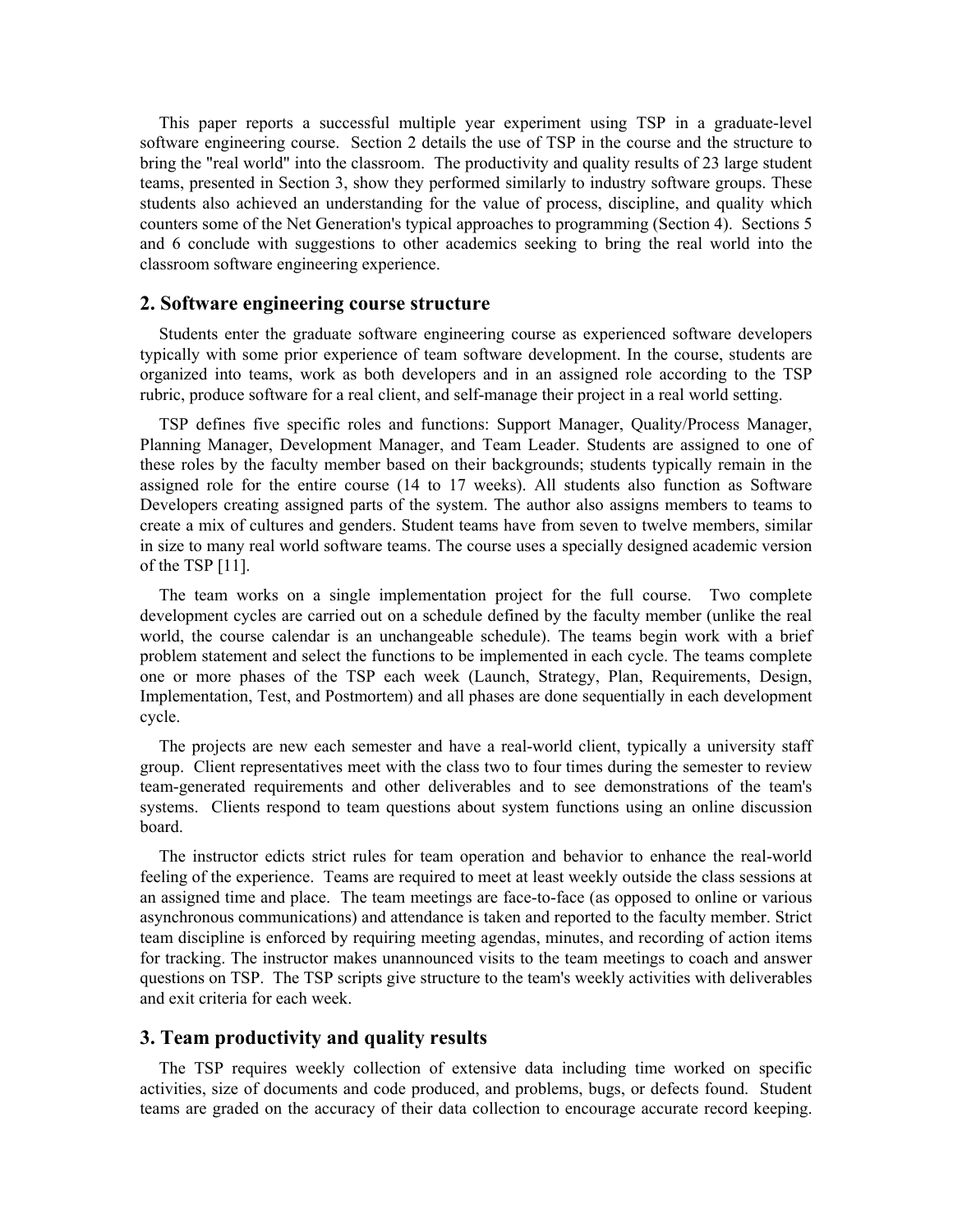By the end of the course students show proficiency at analysis of this data to understand how their team is performing (see section 4). The data collected by 23 student teams over four years show the teams achieving reasonable real-world quality and productivity results.

All results reported here are based on the second cycle of team development. Cycle one data exhibits much greater variations as the teams are learning the process and perfecting their data collection methods.

#### **3.1. Student teams achieve real-world software productivity**

The cycle two productivity for each team is shown in Figure 1 in lines of code per hour. The total lines of code include new software written in cycle two and lines from cycle one that were modified. The total hours include all time worked in the cycle, including time spent on planning, requirements, and postmortem (not just time coding and testing). This productivity measure is similar to those used in industry to measure overall team productivity during a project.



**Figure 1. Team productivity, cycle 2, source lines of code per hour** 

The student teams typically created software at 10 to 20 source lines of code per hour; in contrast, students working alone or on two or three person projects, can create code at least two or three times faster. However, the student productivity rate with TSP is similar to that seen in many industrial software organizations.

When using TSP with only a few weeks of training, the student teams achieve a software productivity rate similar to real-world organizations. This similar rate reassures students that the time spent on process, which appears very unusual and contrived to them, is not a waste of time.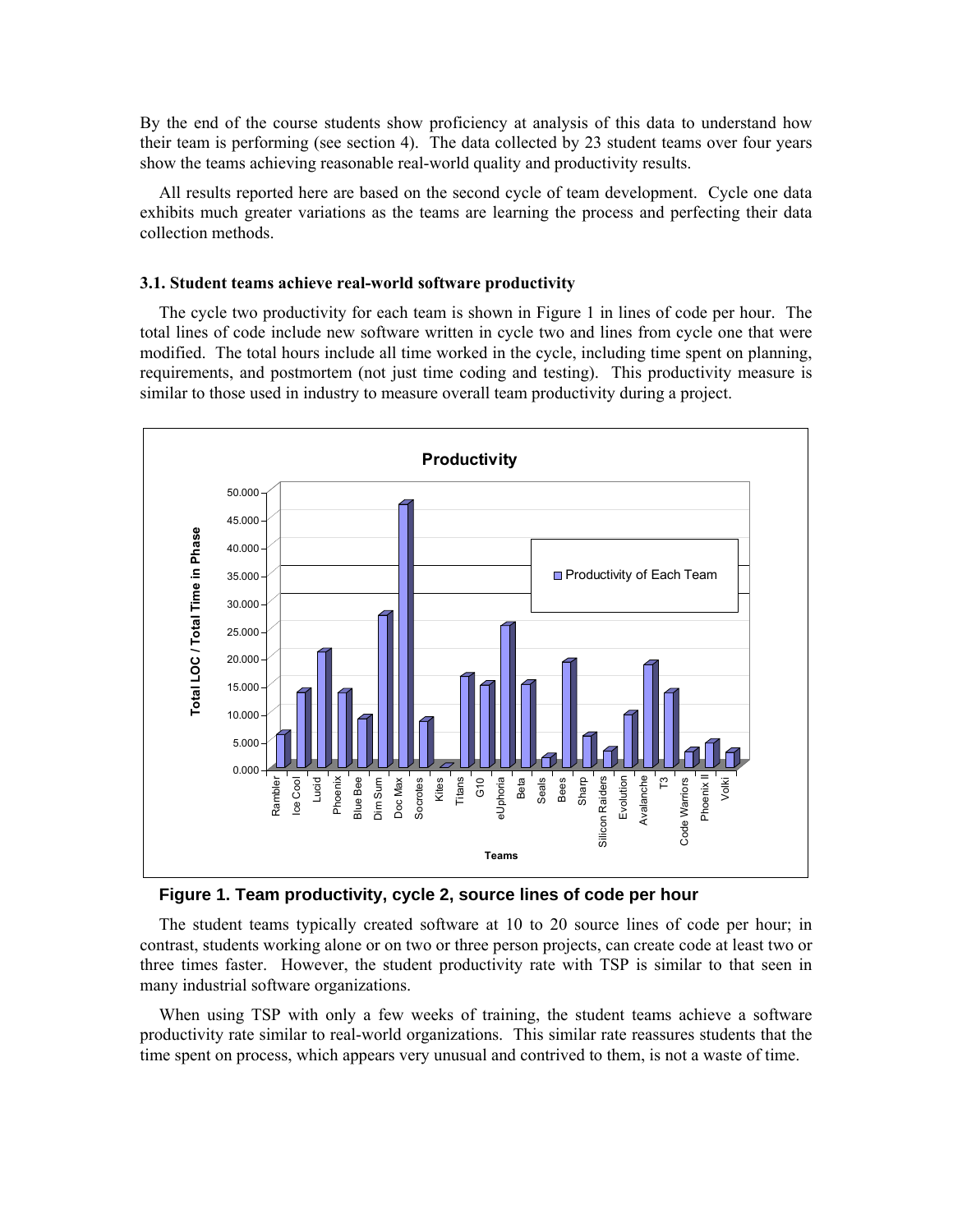#### **3.2. Student quality varies greatly**

Tracking and analyzing product quality during the development process is also a key part of the TSP. Teams are required to record each bug or defect found (in all team deliverables including documents) and report and summarize the defects weekly. Again, this activity is quite alien to today's generation of students who seem more intent on quickly making numerous changes until something works reasonably well.

Defects are totaled for the entire cycle as a high-level measure of product quality; Figure 2 shows the total defects for each team at the end of cycle two. Defects are normalized to the total size of the product in lines of code. Figure 2 displays team results as a probability of a single line of code having an error; the teams average about 0.02. In more common terms, the team's product quality at the end of cycle two is about twenty errors per every thousand lines of code.



**Figure 2. Team product quality, cycle 2, defects injected per line of code** 

It is important to note that this measure of product quality is, in effect, measuring the product problems found during development. At the end of the course, the product is "done"; however, it has not been put into use by the customers (except for very limited testing). In the real world, quality measures would include defects found during the actual use of the product in the field. For the student projects, these unfound problems are not included in the total quality measure.

Figure 2 also shows a wide variation in defect rates for the various teams. Team bug finding is very dependent on the effectiveness of their code inspections and product testing. The Net Generation, as noted in the introduction, is not naturally inclined to seek full and careful results. The teams are taught basic testing heuristics and encouraged to use fault seeding; however, their actual ability to find defects is also influenced by the time left for testing as the course comes to a close.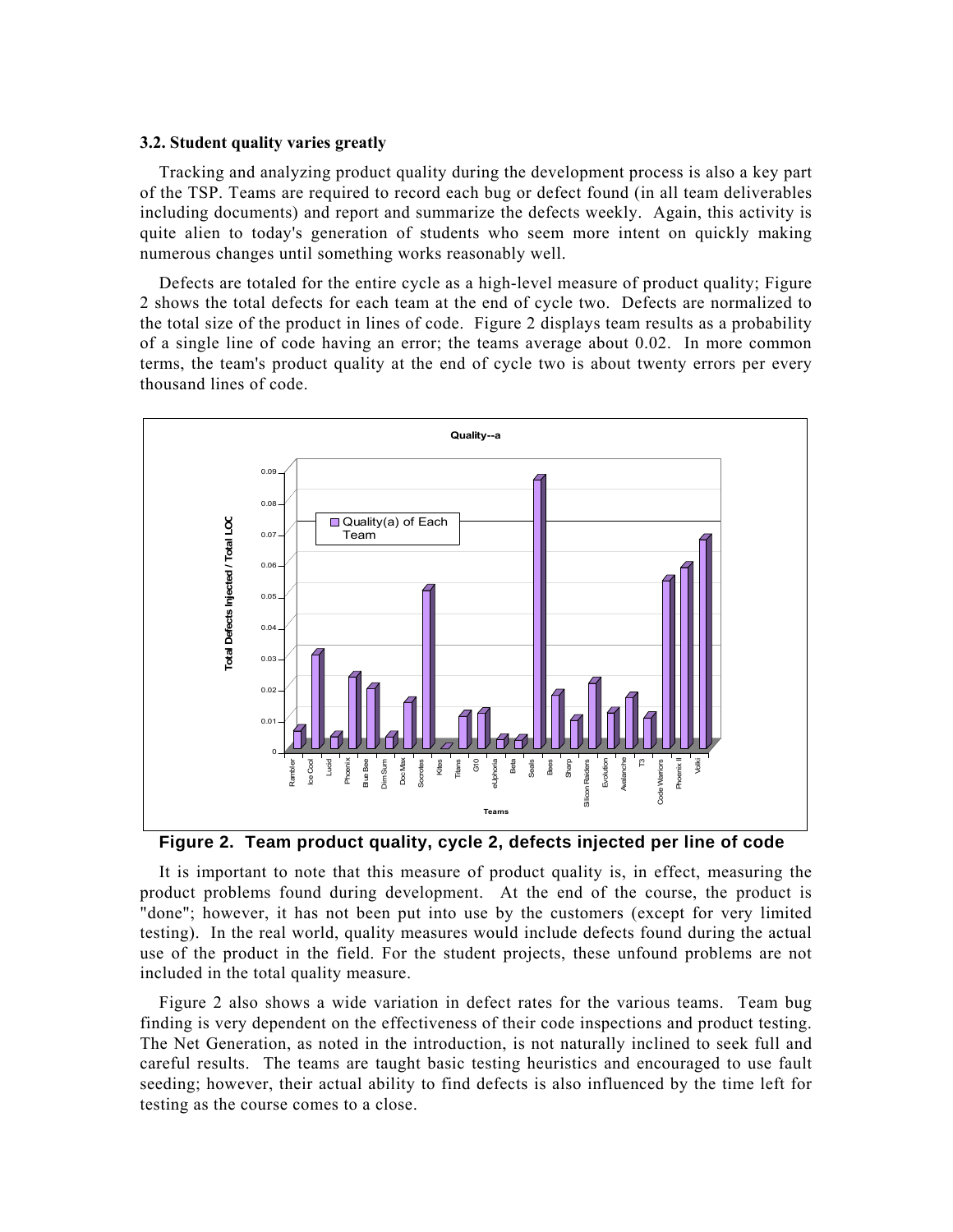Nevertheless, the product quality is reasonable in comparison to real-world teams, especially those who are just beginning process-driven quality programs. Seeing and explaining the defect information is a key part of making the modern student aware of the value of quality in a product.

# **4. Student outcomes and the value of process and quality**

The quality and productivity results raise an interesting question: are the class participants developing an appreciation for process driven software engineering or are they simply doing what is necessary to get through the class? Although students may listen and understand an attempt to expose them to real-world development practices, does the course create any change in their thinking about what makes a software project "well done"?

Student perception of the course is shown by informal feedback. The course is popular despite being viewed as a great deal of work and requiring considerable team meeting time outside of class. Students also report heightened interest in systems analysis, design, and testing techniques, probably due to experiencing the impact of these skills on their team's project.

However, the real issue is whether students value the metrics and data collection process and would use it to improve future projects. Such data driven decision making is not readily chosen by many of the Net generation who may prefer to simply do what is thought "right" at the moment.

TSP data collection and analysis is based on a number of forms which the students generate each week. An end-of-course survey asked students to rate the value of these forms; since there are many forms in TSP, they were asked to pick the forms most useful to projects such as theirs. Forms related to tracking product quality (counting defects and tracking changes) were perceived by more than half the students to have value. The specific TSP forms selected were:

- Configuration Change Request (CCR) seeking approval of changes to fix defects
- Inspection Report (INS) measuring productivity and counting defects in code inspections
- Defect Log (LOGD) details for each defect found, including probable cause
- Configuration Status Report (CSR) weekly summary of all changes for the week

Surprisingly, the configuration management reports were perceived as high value; these forms detail the implementation of processes designed to manage change (and in some cases defer changes to later development cycles). Working in large teams using TSP, students of the Net Generation developed an appreciation for limiting their natural tendency to make changes rapidly without consulting others.

Similarly, the finding and tracking of software problems would not normally capture the attention of the Net Generation. The course structure successfully taught students the value of focusing on bugs and problems, instead of considering defects something to be fixed quickly and hidden.

## **5. Conclusions**

Students completing the course developed an appreciation for and acceptance of process and data analysis as a central and critical element of software development. They acquired an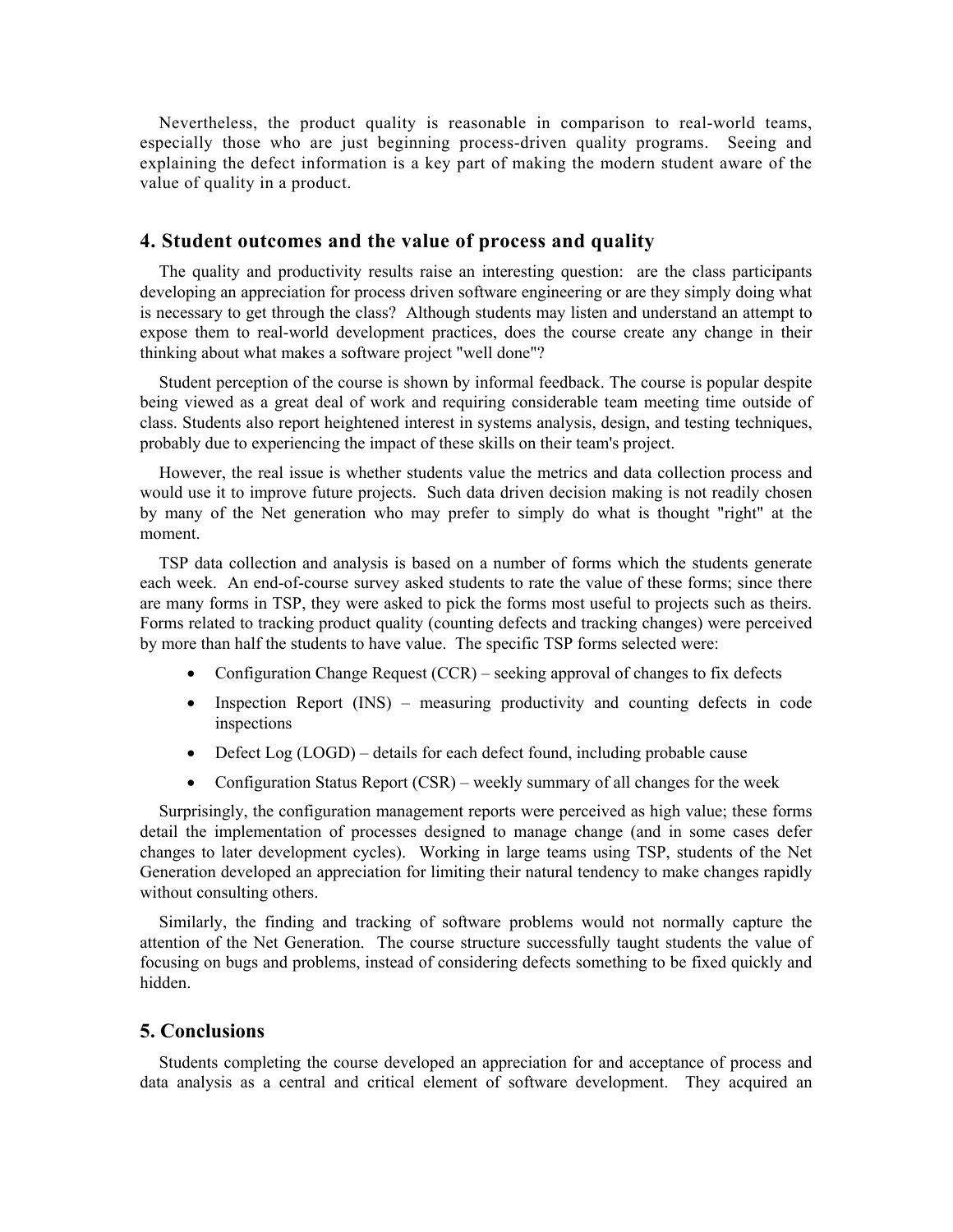understanding for metrics and reported their progress weekly, overcoming some of their tendencies to work quickly without regard to the consequences, results, and history.

Twenty three teams of over 200 graduate students used the TSP successfully and achieved productivity and quality results that compare reasonably with real-world teams. The TSP weekly measurement and reporting process effectively forced students to focus on process instead of putting all their energies into writing and testing code quickly in an ad hoc fashion.

Other academic organizations seeking ways to prepare students for real-world software development may consider the Team Software Process (TSP) an effective tool for software engineering courses. TSP proactively pushes students of the Net Generation into first experiencing and then appreciating an engineering and process driven way to create software.

## **6. Questions and Further Investigations**

Students completing the described course developed an appreciation for and acceptance of process and data analysis as a central part of the software development process and seem better equipped to join real-world teams. However, the student teams still struggle with getting an early handle on product quality. The teams determine the quality of the product from the data as opposed to predicting and controlling the quality during development. TSP includes useful measures of quality including defect rates in document reviews and initial coding inspections (many summarized weekly on Form SUMQ). Although students generate these metrics and use them as a measure of results, they do not successfully use the information to improve product quality. Thus, further work is needed to determine effective ways to increase student understanding of quality control metrics earlier in the development cycles.

Today's real-world software development also includes distributed teams [12], outsourcing [13], and predetermined architecture and software reuse. TSP and the classroom methods described here can evolve to be even more realistic by including appropriate exposure to these in the team experience.

# **7. References**

[1] S. Bodi, "How Do We Bridge the Gap Between What We Teach and What They Do?", Journal of Academic Librarianship, 28(3), May-June 2002, pp. 110-115.

[2] B. Costello, R. Lenholt, J Stryker, "Using Blackboard in Library Instruction: Addressing the Learning Styles of Generations X and Y", The Journal of Academic Librarianship, 30(6), November 2004, pp. 452-460.

[3] D. Oblinger, "Boomers, Gen-Xers, and Millennials: Understanding the 'New Students' ", EDUCAUSE Review, 38(4), July-August 2003, pp. 36-40ff.

[4] D. Ginat, "Hasty Design, Futile Patching, and the Elaboration of Rigor", Proceedings of the 12<sup>th</sup> Annual SIGCSE Conference on Innovation and Technology in Computer Science Education, Dundee, Scotland, June, 2007, pp. 161- 165.

[5] N. Tadayon, "Software Engineering Based on the Team Software Process with a Real World Project", Journal of Computing Science in Colleges, 19(4), April 2004, pp. 133-142.

[6] M. Nauman, M. Uzair, "SE and CS Collaboration: Training Students for Engineering Complex Systems", Software Engineering Education & Training, CSEET '07, Dublin, Ireland, July, 2007, pp. 167-174.

[7] W. Humphrey, "The Team Software Process", Technical Report CMU/SEI-2000-TR023, The Software Engineering Institute, Carnegie-Mellon University.

[8] T. Hilburn, M. Towhidnejad, "A Case for Software Engineering", Software Engineering Education & Training, CSEET '07, Dublin, Ireland,, July 2007, pp. 107-114.

[9] R. Conn, "A Reusable, Academic-Strength, Metrics-Based Software Engineering Process for Capstone Courses and Projects", Proceedings of the 35<sup>th</sup> SIGCSE Technical Symposium on Computer Science Education, SIGCSE '04, Norfolk, Virginia, USA, March, 2004, pp. 492-496.